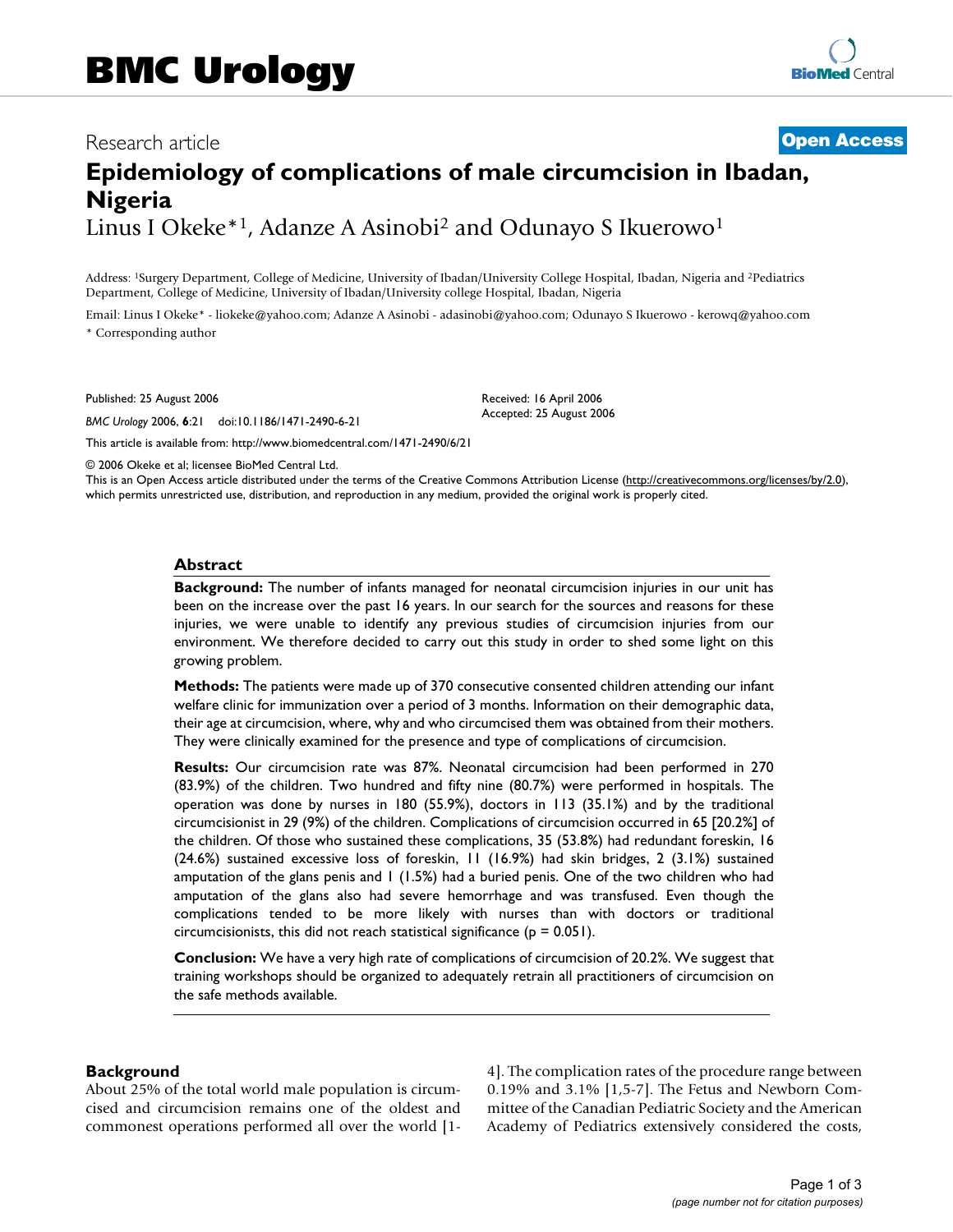complications and the presumed advantages of neonatal circumcision and recommended that circumcision of the newborn should not be performed routinely [8,9]. Despite this and many other similar recommendations, the procedure has continued to be performed even to a greater degree with virtually all children undergoing circumcision in the neonatal period in some communities [1]. In the last 16 years, we have received and managed a good number of children with circumcision injuries referred to our center. However, we were unable to identify any literature addressing this subject from our environment, hence our decision to carry out this study.

### **Methods**

Three hundred and seventy consecutive male infants attending the infant welfare clinic for immunization were studied over a period of 3 months between 1<sup>st</sup> June and 31st August 2005. The study was explained to their mothers who then gave their verbal consent. The mothers were interviewed to determine their religion and social status, the age of the children, circumcision status, their age at circumcision, where, why and who performed the operation. The penises of the children were examined to confirm their circumcision status, and determine the presence and type of any complication. Those who were not circumcised at the time of their enrolment into the study were followed up to the end of the study and their records amended if their circumcision status changed. Ethical clearance for this study was obtained from the Ethical Committee of the Department of Surgery, College of Medicine, University of Ibadan.

#### *Statistical analysis*

The data was analysed using the SPSS 11.0 statistical software for Windows. Paired t-tests were used to evaluate for statistical significance and p-values  $\leq 0.05$  were considered significant.

## **Results**

We studied 370 male children over a 3 month period. The age of the patients ranged from 8 days to 13 months, with 357 (96.5%) being infants. Three hundred and twenty two were circumcised, giving a circumcision rate of 87%. There was no correlation between the circumcision status and the social status of the parents (Pearsons correlation .023, p = .682). Of the 322 children who were circumcised, 270 (83.9%) were done within the first month of life. Two hundred and sixty (80.7%) and 62 (19.3%) of the circumcisions were done in hospitals and at home respectively. None of the children was circumcised for a medical reason. The operation was performed by nurses in 180 (55.9%), doctors in 113 (35.1%) and by the traditional circumcisionist in 29 (9%) of the children. Complications occurred in 65 children [20.2%]. Of those who sustained these complications, 35 (53.8%) had redundant foreskin, 16 (24.6%) sustained excessive loss of foreskin, 11 (16.9%) had skin bridges, 2 (3.1%) sustained amputation of the glans penis while 1 (1.5%) had a buried penis (table 1). One of the two children who sustained amputation of their glans penis also had severe hemorrhage and had to be transfused with blood. The complications tended to be more likely with nurses than with doctors or traditional circumcisionists, but this did not reach statistical significance ( $p = 0.051$ ).

## **Discussions and conclusions**

Our circumcision rate was 87%. This is much higher than the world average circumcision rate of between 25% and 33.3% [4,10] but less than the rate in Israel where virtually every male is circumcised [1]. Neonatal circumcision as we practice it is quite common worldwide. While the people of pacific origin prefer their children to be circumcised between the ages of 6 and 10 years [11], it is done in adolescence as an initiation rite to manhood [12] among the Xhosa tribe in Eastern Cape, South Africa. The majority of our cases were done in the hospitals with only 19.3% being done at home. In certain areas of the world, virtually all their circumcisions are done outside the hospitals [1,12] especially in such communities where it is done as part of initiation to manhood [12]. Like most other centers, the indication for circumcision in our environment remains largely non-medical, cutting across social, ethnic and religious barriers. Nurses performed a greater proportion of our cases but it is not unusual to have none-doctors perform these procedures [1,11,12]. We found a 20.2% complication rate. This is an unacceptably high rate compared to the figures from the rest of the world, which range between 0.19% and 3.1% [1,5-7]. Redundant foreskin constituted over half of the cases. This is in agreement with the findings of Ben Chaim et al in Israel [1] and Yegane et al in Iran [15]. Neonatal circumcision as it is practiced here is supposed to be easier and associated with less complications compared to adolescent or adult circumcision [13]. Our complications tended to be more likely with nurses than with doctors or traditional circumcisionists, but this did not reach statistical significance. Only in 57 patients were the mothers certain about the method of circumcision used for their children. As a result, the complication rates associated with the different methods of circumcision could not be computed. We believe that this unacceptably high complication rate of neonatal circumcision could be brought down by organizing training workshops to adequately retrain all practitioners of circumcision on the safe methods available [14] and how to use them.

## **Competing interests**

The author(s) declare that they have no competing interests.